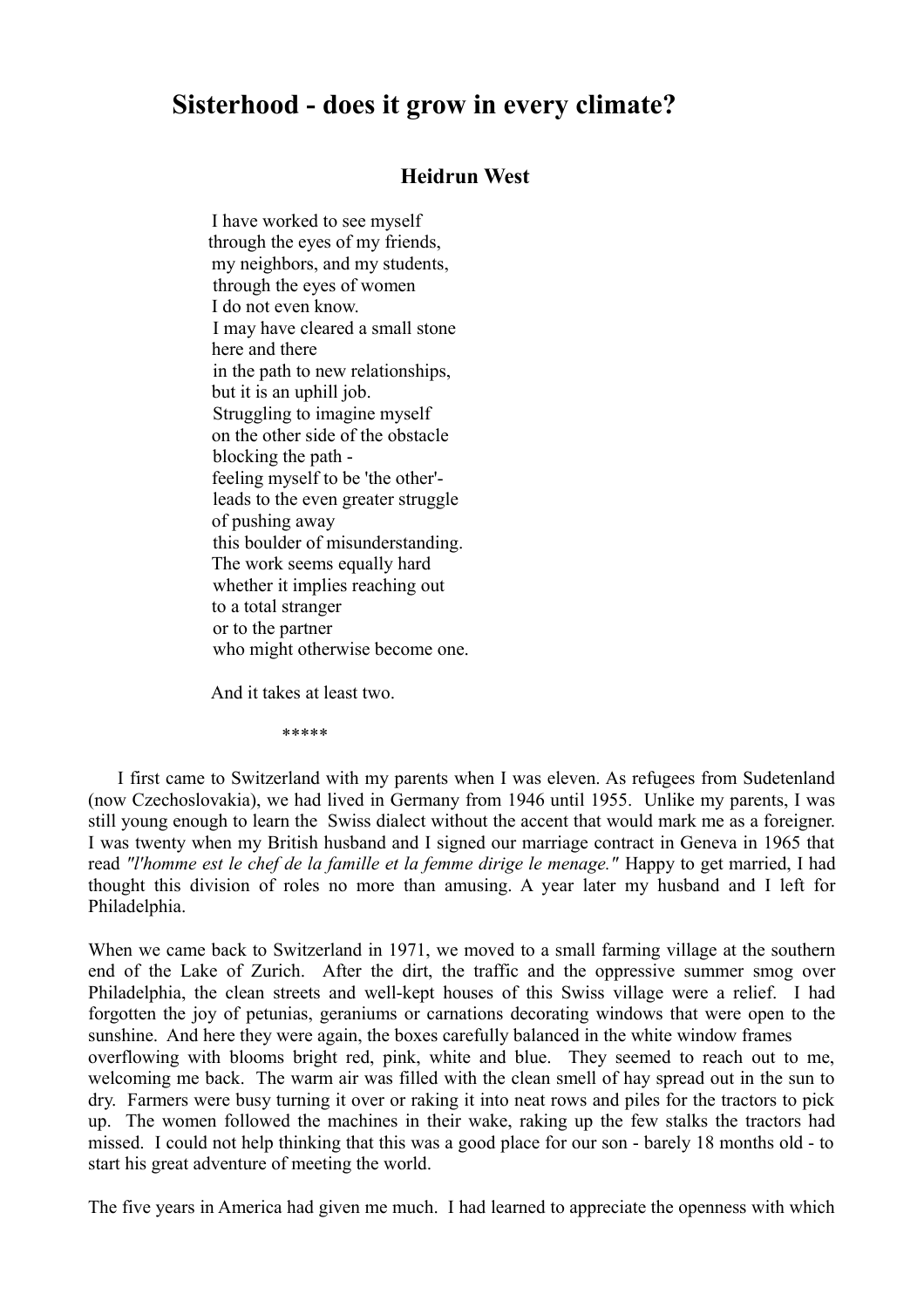new ideas were met. I had learned that changes could indeed be brought about, but that their initiation depended on individuals ready to accept the risk changes require. I had also learned that life did not just happen to me, but that I had a choice in directing it. So I started my life in the village full of energy and good intentions, led by the old proverb 'where there's a will, there's a way.' But I was only twenty-six, too young to understand that my attitude was too different. I was 'American' they said. My offers of help were interpreted as interference; the oatmeal cookies I had passed over the hedge had not left the intended sweet taste. There was much I had to learn.

Our house sits on a plateau about 600 feet above the village, surrounded by 30 or so similar houses. There is a small grocery store a mile from us; the supermarket is in the next little town, two miles from our house. When we first moved here, most of the families had one car. Shopping then was a major expedition. Pushing my son in his stroller, I would walk to the supermarket in the late afternoon. My husband would pick us up there with the car on his way back from work. There were days when our walk past the cows grazing in the fields, past the pretty farm houses with their gardens full of flowers and thriving vegetables, was a real pleasure. But there are many days of rain, of fog and ice in this picture-postcard country. And I was pregnant again.

So I suggested to my neighbors that we find a way of sharing a car. The general response showed me how little I had grasped the situation. "But then the other women will see what I buy," is what each of them told me. If the words were not identical, the spirit in which they were said was the same.

Most of us had small children, which made it difficult to do anything alone. My trips to the gynecologist were exercises in keeping my toddler out of mischief. I mentioned to some other mothers that we could take care of each other's children a few hours a week to allow each of us some freedom. But my innocent idea was not met by smiles that would have reflected the beauty of the surroundings. The concept of solidarity among women was as yet nowhere on the horizon, certainly not on the one bordered by the Glarner and Waeggitaler mountains and Lake Zurich. In retrospect, it seems that we all had to prove to each other that none of us could be replaced by someone else in our role as mother.

Those women had everything, or so I thought. Security on a political and financial level, a network of family around them, roots, a healthy life in beautiful and orderly surroundings. What made it so difficult then to be friendly and outgoing? Why was it they could not live WITH one another but insisted on living NEXT to each other? My own insecurity, however, was such that it interfered with my judgment of the situation. I felt it was I who must be doing something wrong; I coiled up in my shell, hurt and misunderstood.

Our second son was born, and I was kept busy and happy watching two little boys discover their world. I wanted to be a good mother and give them everything I had not had - roots, security, warmth, enough space to grow. Yet, I don't think I was altogether content; there was this bit of me that yearned for a mental challenge. With no nurseries or playschools until the children start kindergarten at the age of five, there was little I could do in the way of a job. I started to give private lessons in English at home. A year or so later this effort developed into a part-time teaching position at the community college in the next town. There I could work evenings when my husband was at home to look after our boys.

I recall standing in front of my class of fifteen women who had left the security of their homes to learn English with me once a week. Getting my books out of my briefcase, I came across a magazine on women's issues I had brought along for a colleague. As it was the first of its type in Switzerland, I thought it might interest them, too, and held it up for all to see. "Is that something 'feminist'?" one woman inquired. Without waiting for my reply, she addressed the class: "We don't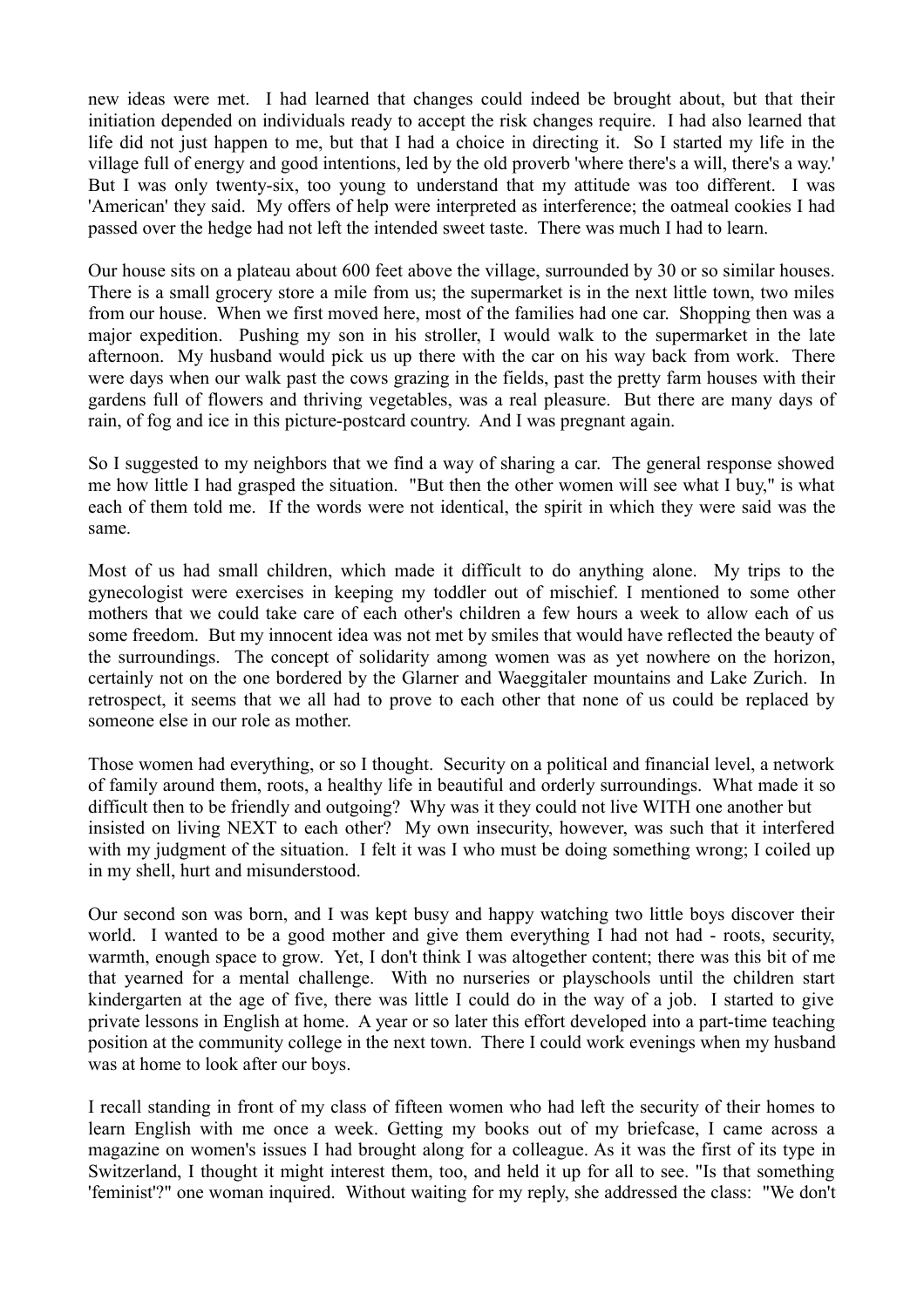want anything like that, do we?" The other women nodded their heads in agreement or were silent. Their reluctance to inquire into new ideas in no way reflected the openness that meets the tourist when he travels through this beautiful country. I was disturbed by their negative attitude, and I asked myself the same question that has puzzled me ever since I came here: "Why is their outlook on life so rigid? Why will they not even find out what the new ideas contain?"

In spite of these challenges, the teaching experience was successful enough to give me some of my self-confidence back. I started thinking about creating a play group for Michael, who was four. I did not understand or heed the warning that this new idea would bring me 'nothing but trouble.' I could see only positive aspects. The group got under way, to the pleasure of the mothers and children who shared the experience.

Some weeks after we had started I received a call from a woman who wanted her little girl to join. I explained to her that this meant she also would have to participate as we mothers took turns working with the children. She liked the idea and agreed to come. However, it was not long before the phone rang again. "My husband won't have it," the lady said, crying. "Since the boys hadn't had a playgroup," her husband had argued, "why should the girl? And anyway, didn't she have enough to do around the house?" He also objected to his wife joining any group of which Mrs. X was a member - the Mrs. X who was "bossing everybody around" (including himself) on the church board.

Another similar incident comes to mind. I had been upset for some time over the very dangerous exit from our school, where in the winter the children would slide down a little slope right into the road. There are no school lights or speed bumps or any other safety regulations around the school. A serious accident was, therefore, only a question of time. Strange enough, the other mothers who were as concerned as I was, did not support me in getting the authorities to act. The usual answer was a hunching of the shoulders accompanied by "they do what they want to do anyway." The 'they' were the politicians who seem to be in office not by the votes of people like themselves, but somehow through an act of God that could not be questioned. The various parties involved referred the problem to a still higher 'they' over which they had no jurisdiction. A gate was eventually installed, but only after my indicating that I would submit an article about it to the local newspaper.

I had not got involved in the issue because I had wanted to "make myself important with it," as my neighbor reproached me a few months later. Neither had it been my intention to "organize people," or "run everything." My work in the playgroup and my teaching activities were also interpreted as acting against traditional feminine ideals. If my actions had left the wrong impression, how could words convince my neighbor of the opposite? I was stunned. I was devastated. It was a long time before I was able to let this painful scene resurface in my memory, before I could bear to examine her accusations objectively.

A few years after that confrontation this same neighbor came to ask me for my signature on a referendum in favor of a common start of the school year in Switzerland. Oblivious to her past argument against female involvement, she explained to me - in what appeared to me my own words - how important it was that everybody accepted responsibility for the community. She herself was working part-time in the old people's home and was feeling better than she had for years. My bewilderment was complete. What had moved her to change?

Was it simply a question of time? Had I overrun her with my ideas? I had been fortunate to have the opportunity to meet people of different backgrounds and life styles in America and England, whereas my neighbors had never even moved out of the Canton. Maybe I had also not given enough thought to the great differences between these societies. I had simply expected that ideas could easily be transposed from one country to another. I certainly had not realized that foreign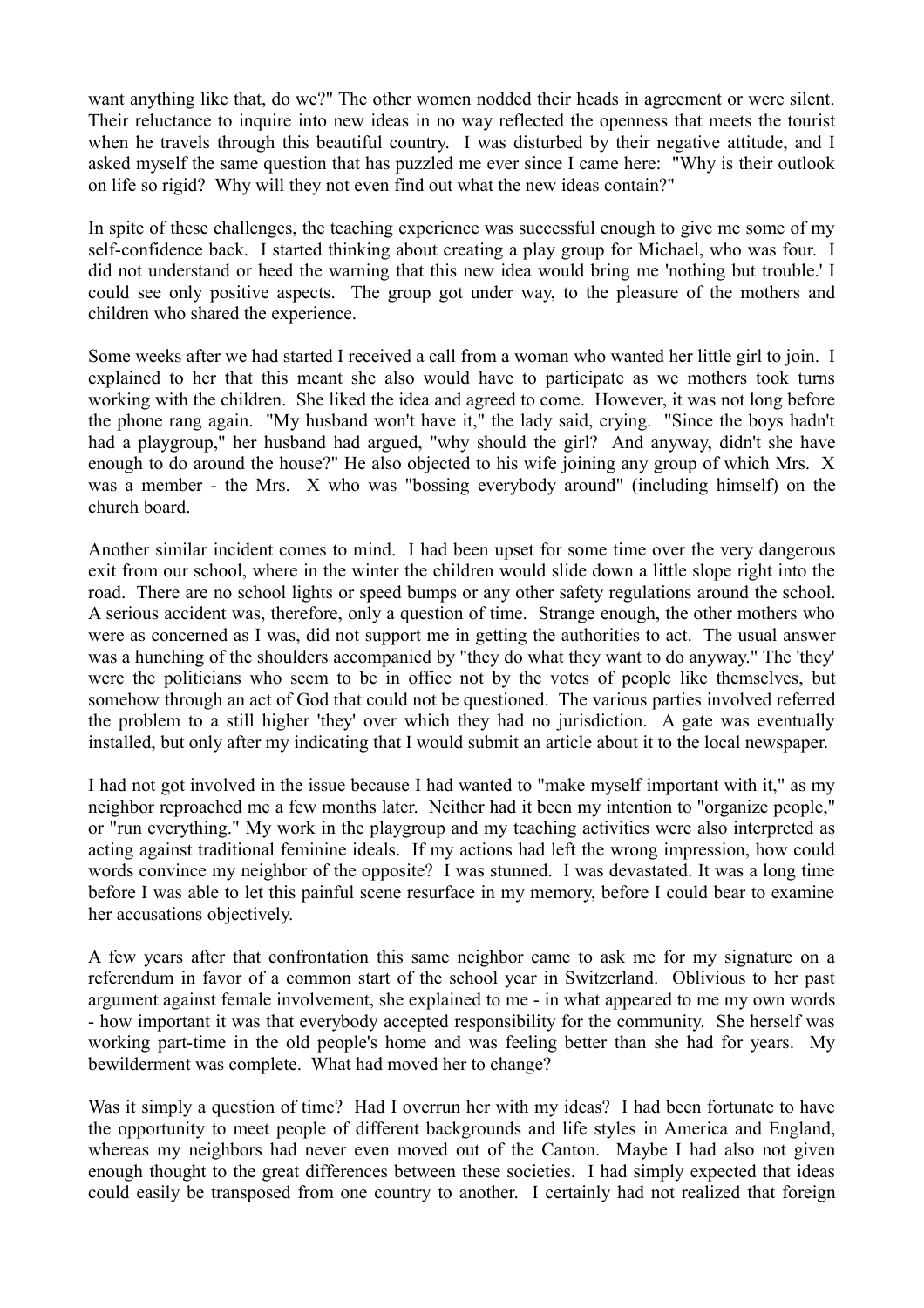ideas - as constructive as they might be - had to go first through a process of adaptation in order to be acceptable.

I can now understand that my neighbor's anger was because my participation in a playgroup and my part-time job seemed to show that women were not necessarily 'predetermined' to spend all their time at home and that compromises could, indeed, be found that were not harmful to a woman's home and family. I had disturbed her convenient attitude that women cannot and need not bring about changes because "they have no time." She had stamped 'feminism' and 'emancipation' as bad words because they implied change. As *"l'homme est le chef,"* she did not have to be responsible for her own life or for anyone or anything outside her own household. Having learnt not to ask too many questions, I will unfortunately never know what had moved her to change camp.

Because of my husband's job, we were able to return to the USA for two extended stays. With the children at school all day, I took the opportunity to enroll for courses at the local universities. This experience together with the distance gave me a new perspective which helped me to understand that a large part of of my difficulties in Switzerland were not so much due to me personally, but resulted from a clash between the traditional values of Switzerland and the more cosmopolitan ones I had picked up in America. This realization did much to smooth my hurt feelings. And later when we were back again in Switzerland, it made me less defensive. I no longer felt offended when my meighbor preferred to look intently into her laundry basket rather than notice me on the other side of the hedge. It gave me the strength to be once again the first to shout a cheerful *"Grüezi"* across our differences.

The experience at the university also gave me a new awareness of how much support women were indeed able to give each other in so many different ways. And if I eventually completed my college degree at the ripe age of 40, it was largely thanks to the unwavering support I got from my women professors and fellow women students. I felt myself to be part of a common struggle - the struggle of balancing the roles of student, mother, lover, cook and chauffeur. For the first time I came to appreciate this sisterhood of women, and I have been looking for its existence ever since - on both sides of the Atlantic.

The first incident that comes to mind in Switzerland happened at the local supermarket on a horrible Tuesday some months ago just before noon. My son Michael was due home for lunch in a few minutes and rushing to transfer my purchases from the counter into my shopping bag, I dropped the eggs. Of course it was not the small box but the one with the dozen! The assistant who was called to clean up the mess gave me one disdainful look before proceeding to mop up the eggs. I could understand that - with lunchtime closing only five minutes away, I had upset the entire routine. But my apologies remained without an echo. I felt like a naughty child caught in the act. How could I have been that clumsy? I looked around for a sign of understanding from the other women shoppers - a tiny smile perhaps - that would show me I was not totally inhuman, that this accident could have happened to them also. No, their faces portrayed no such possibility. It would NEVER happen to them. I thumped my food into the back of the car, and in my anger locked the car key into the trunk. *"Typisch Frau*," I heard the man say to his wife as he got into the car next to mine. There were nods of agreement over my stupidity, but no smile, no offers of help from his wife or the woman parked on the other side of me. Empty looks again. Fortunately, I found someone in the nearby garage to open the car for me.

One of the interesting things about the feeling of sisterhood is that you always know immediately when it is present. You also know when it is absent, as it was that day. But I do recall its magic presence at another supermarket, this one in Harrison, NY. It was on a Friday, around 5:30 p.m. at the Shopwell cash register. In my usual hurry, I had left my wallet with my money and checkcashing card at home, something I only realized when it came to paying. The cashier had already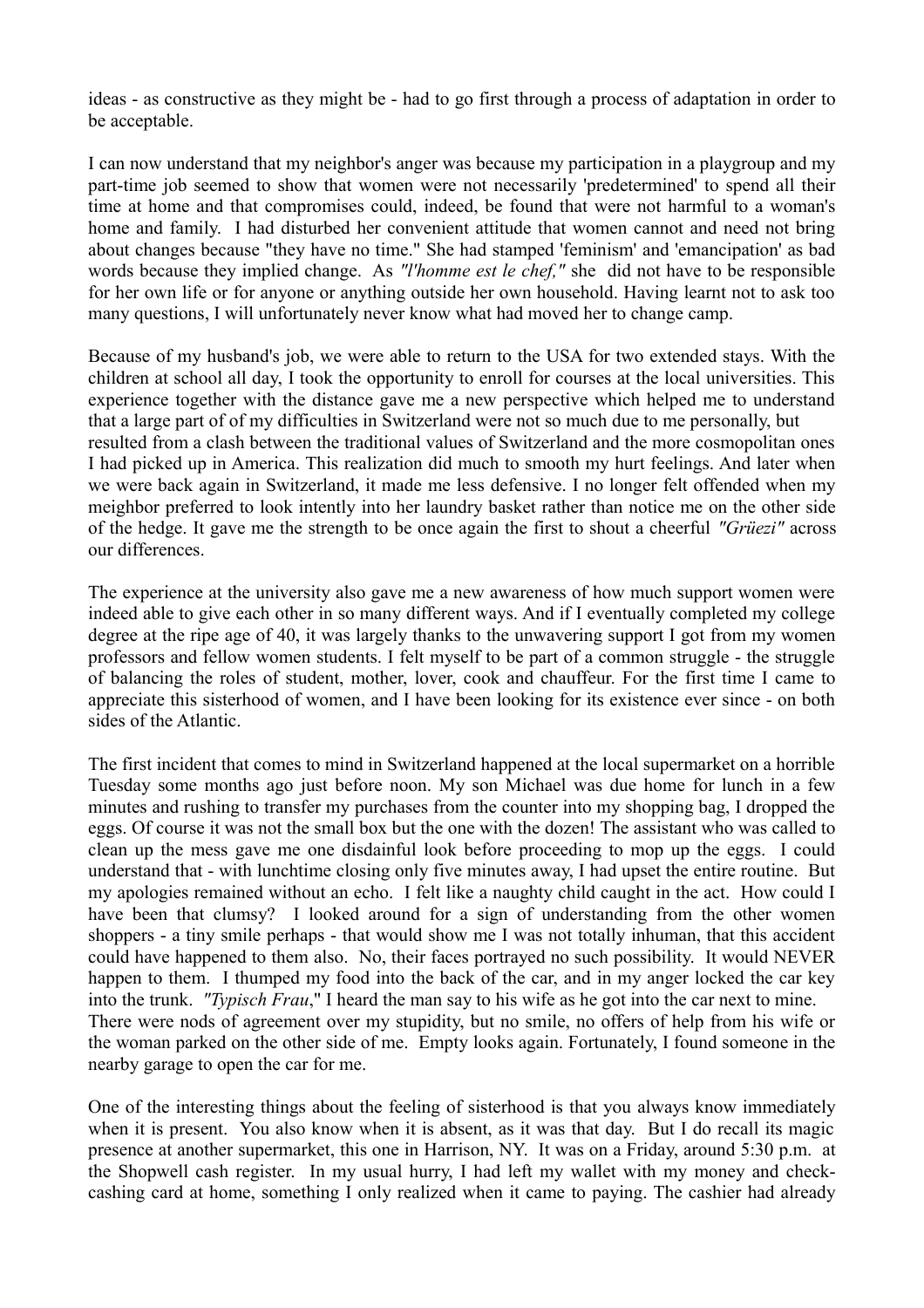rung up my order and the cash register would remain blocked until I had paid for my groceries. Without the slightest trace of irritation, she just leaned back on the counter and pleasantly told me to go over to the supervisor for help. The line at this time of day was long, but still the woman behind me told me to relax and "Don't worry, dear, it has happened to me, too." The other faces further down the line were also not drawn taut with frustration but seemed to accept human imperfections as a fact of life. I was angry with myself but was saved the pain of feeling ostracized.

As regards friends I have had a long time, I have experienced 'sisterhood' everywhere I have lived. The same applies to women who meet to share a common interest, such as a language course, a gymnastics group, or a pottery class. It seems easy to be supportive of other women one KNOWS in some way, as if sharing one interest assumes a common basis in other respects also. In these circumstances, there is little disparity. But what about when women meet as strangers - on a bus, in a doctor's waiting room - where support is granted solely and spontaneously because there is some form of immediate trust and intimacy based on our shared experiences and commonality of purpose? When trying to recall such situations, I remember many smiling faces: some black, some white, some Asian, a few Swiss, but most of them American. Why is it, I asked myself, that sisterhood - so widespread on the other side of the Atlantic - grows so sparsely in this mountain climate?

Is it a question of need perhaps? In America, the early settlers - both women and men – could not have overcome their hardships without relying on the help of strangers. Having left behind the secure network of family support in their originating countries, women were forced to reach out to strange women in order to survive. The experience has, I believe, shown the American woman that she can, indeed, make it without a large family to fall back on for help. This in turn freed her from the boundaries of the clan and oriented her towards other women - an orientation which laid the seed for 'sisterhood.'

In Switzerland however, certainly in this typically rural part, the traditional family with all of its cousins and nieces, aunts, great-aunts and grandmothers used to provide the necessary support for physical and social survival. But with more and more farmland turned into housing estates, the large family is increasingly losing its basis of existence. Social mobility becomes a requirement forcing the traditional families apart. Isolated in an apartment or confined in the fenced- and hedged-in garden of a one-family house, the Swiss woman of today clearly needs the interaction with other women but her traditional up-bringing has not only left her in the false belief that she "does not need strangers," it has also not taught her how to reach out to strangers. I recently saw an advertisement in the local newspaper where a young woman living in an apartment block with her two children was looking for another woman to share some interests. What a round-about way to glimpse through the sparkling white curtains into another woman's home!

This attitude is of "not needing" help from outsiders is compounded by an almost innate distrust of strangers. The only way I can interpret this is that for many centuries anyone from beyond one's own valley was considered a potential adversary. The threat of being overrun by strangers was always there. And, of course, this fear persists. Only now the threat is not physical but directed against the homogeneity and highly-prized identity as members of a closed group. It takes the form of a foreign work force and of 'city folks' moving into villages, destroying the feeling of security "where everybody knows everybody else." It is not the ground for spontaneous interactions.

America, on the other hand, has been spared this threat of being attacked from just across the valley. Its people have not needed to become "defensive." Except for the small minority of native Indians, everybody could be classified as a foreigner. People of many races, traditions and cultures came to live in the same land, making it necessary to be tolerant and open to what is new and different. (Also immigrants, almost by definition, were more the type of people willing to accept the risk of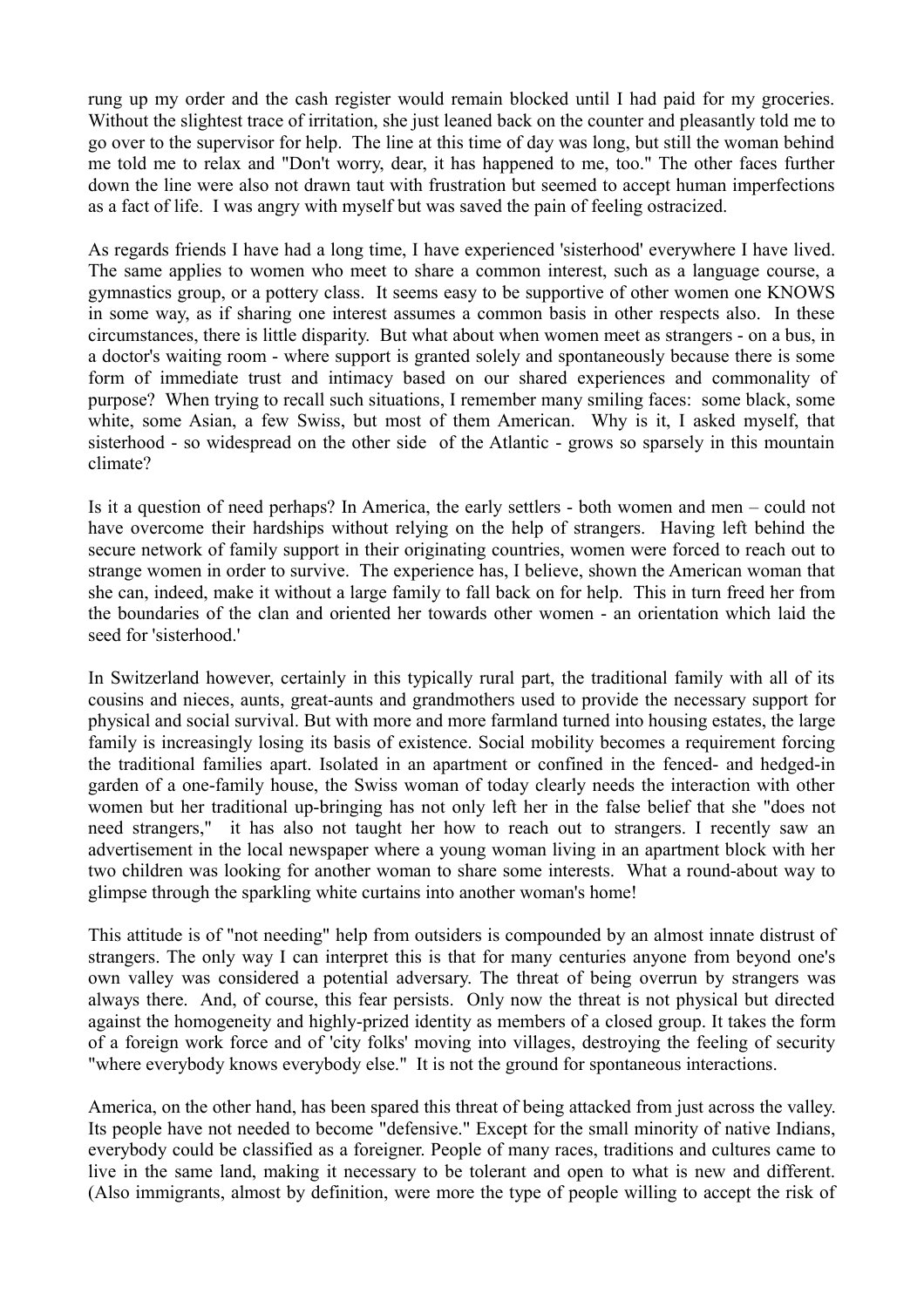change and confrontations with strangers.) Women were forced into contact with women who not only wore different dresses, but spoke different languages and had different values. Except in the areas where the Indians lost their fertile fields to immigrants, the newcomers did not oust natives. The ground to be worked on was new to all of them, and women who moved in later did not necessarily threaten the existence of the present population. There was plenty of space for everyone, plenty of space for 'sisterhood' to take root.

The educational system in America represents this principle of tolerance by emphasizing the development of the individual. Like all systems, it has its flaws, but on the whole American children come out feeling good about themselves. The sheer thoroughness of the Swiss educational system does bring forth a well-trained and well-disciplined work force, but at the expense of spontaneity and creativity. It does nothing to enhance an individual's belief in his or her potentiality. The system also is still geared to a division in roles and as a consequence, women come out believing themselves to be less capable of great things than men do.

Such an educational system and the general attitude it fosters do nothing to give women a belief in their own potential, both as a worker and a person. Is it surprising then that many of them lack the self-confidence and self-esteem to reach out to other women? Confused about their possibilities, these women use words like '*Feministin'* or '*Emanze'* to slander other women, words which in German have only negative connotations. Before sisterhood can develop, there must be trust in oneself as an individual. Only then is it possible to be tolerant and accepting of others. But this trust is defined by the soil and by the climate. 'Sisterhood' cannot grow without the right conditions.

The overemphasis on role behavior still ruling Swiss society with an iron hand further aggravates the trend already set at school. It does not free a woman to share whatever talents she possesses. Forced into a role, she comes to share a common martyrdom instead: suffering the restrictions of being a woman is made only bearable if other women suffer the same restrictions. It is hazardous to leave this coziness of a majority, when acting on one's private beliefs is coupled with loneliness. It takes a strong personality, indeed. I, for one, have often found myself wavering between standing up for what I believe is right and conforming to the Swiss norms because I also would like to 'belong.'

I was on the train to Zurich last week. The lake passed by in its picture-postcard beauty, the serenity of the few boats taking in the light breeze was contagious, and I couldn't help smiling at the woman across from me. But it dissolved as she looked through me at an advertisement on the wall. The woman on the other side of the carriage studiously carried on knitting, no smile of mine would break her concentration and inveigle her to share the lovely moment. A few seats down the aisle, a young girl - the clean-American-student type - looked my way. I chanced another smile and was rewarded by one in return. The lake was beautiful again. Waiting to get out of the train, I stood in front of her in the aisle, so I asked, "Are you American?" "Yes," she answered, "but do I look that American?" "Its partly that," I said, "but what really gave you away was that you smiled." "That's funny," she said. "No, it isn't," I answered.

I do not doubt that Swiss women will become more liberal and outgoing. Social and legal improvements for girls and women are bound to be made which will lead to less undermining of womanhood, femininity, female power or whatever it is called. The structure of society will change as Swiss women are exposed to different life styles by the media and by 'foreign' residents. An emphasis on equal job opportunities for boys and girls must also lead to achieving a greater consciousness and respect for individuality. And this, I believe, will lend women the necessary trust in themselves to reach out and to share. And, I hope, to smile.